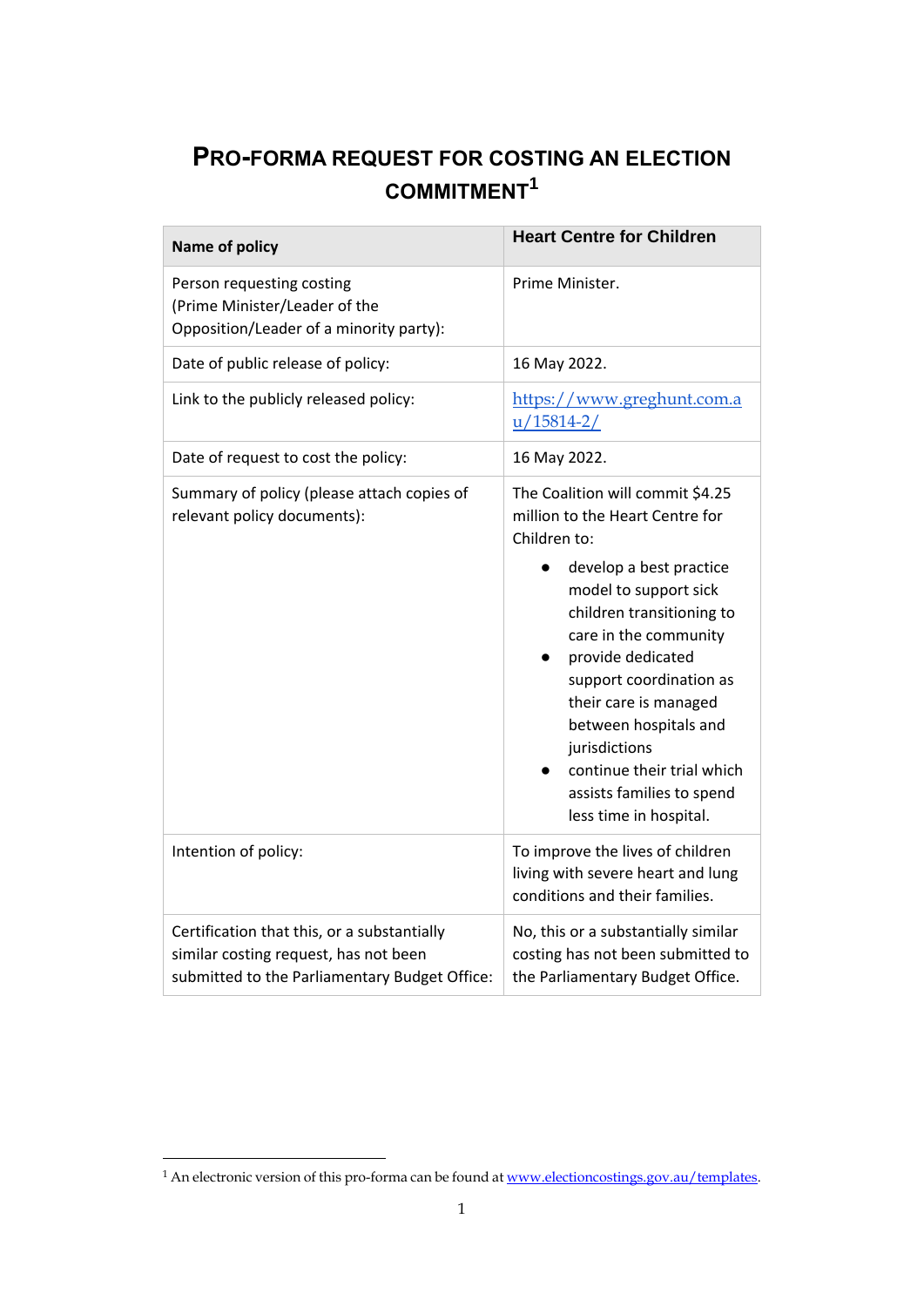**Description of policy** *(note: where the request to cost a proposal differs from the announced policy, the costing will be on the basis of information provided in the costing request)*

**What are the key assumptions that have been made in the policy including:**

| Is the policy part of a package?<br>If yes, list and outline components and<br>interactions with proposed or existing<br>policies.                      | No.             |
|---------------------------------------------------------------------------------------------------------------------------------------------------------|-----------------|
| Where relevant, is funding for the policy to be<br>demand driven or a capped amount?                                                                    | Capped.         |
| Will third parties (for instance the<br>States/Territories) have a role in funding or<br>delivering the policy?<br>If yes, is the Australian Government | Not applicable. |
| contribution capped, with additional costs<br>to be met by third parties, or is another<br>funding formula envisaged?                                   |                 |
| Are there associated savings, offsets or<br>expenses?                                                                                                   | No.             |
| If yes, please provide details.                                                                                                                         |                 |

**Description of policy** *(note: where the request to cost a proposal differs from the announced policy, the costing will be on the basis of information provided in the costing request)* 

**What are the key assumptions that have been made in the policy including:**

## *(continued)*

| Does the policy relate to a previous budget<br>measure?<br>If yes, which measure?                                                                                                 | Yes, this proposal builds on the<br>2019-20 MYEFO measure titled<br>Supporting Children with Life-<br><b>Threatening Medical Conditions</b><br>and their Families. |
|-----------------------------------------------------------------------------------------------------------------------------------------------------------------------------------|--------------------------------------------------------------------------------------------------------------------------------------------------------------------|
| If the proposal would change an existing<br>measure, are savings expected from the<br>departmental costs of implementing the<br>program? Will funding/cost require<br>indexation? | Not applicable.                                                                                                                                                    |
| If yes, list factors used.                                                                                                                                                        |                                                                                                                                                                    |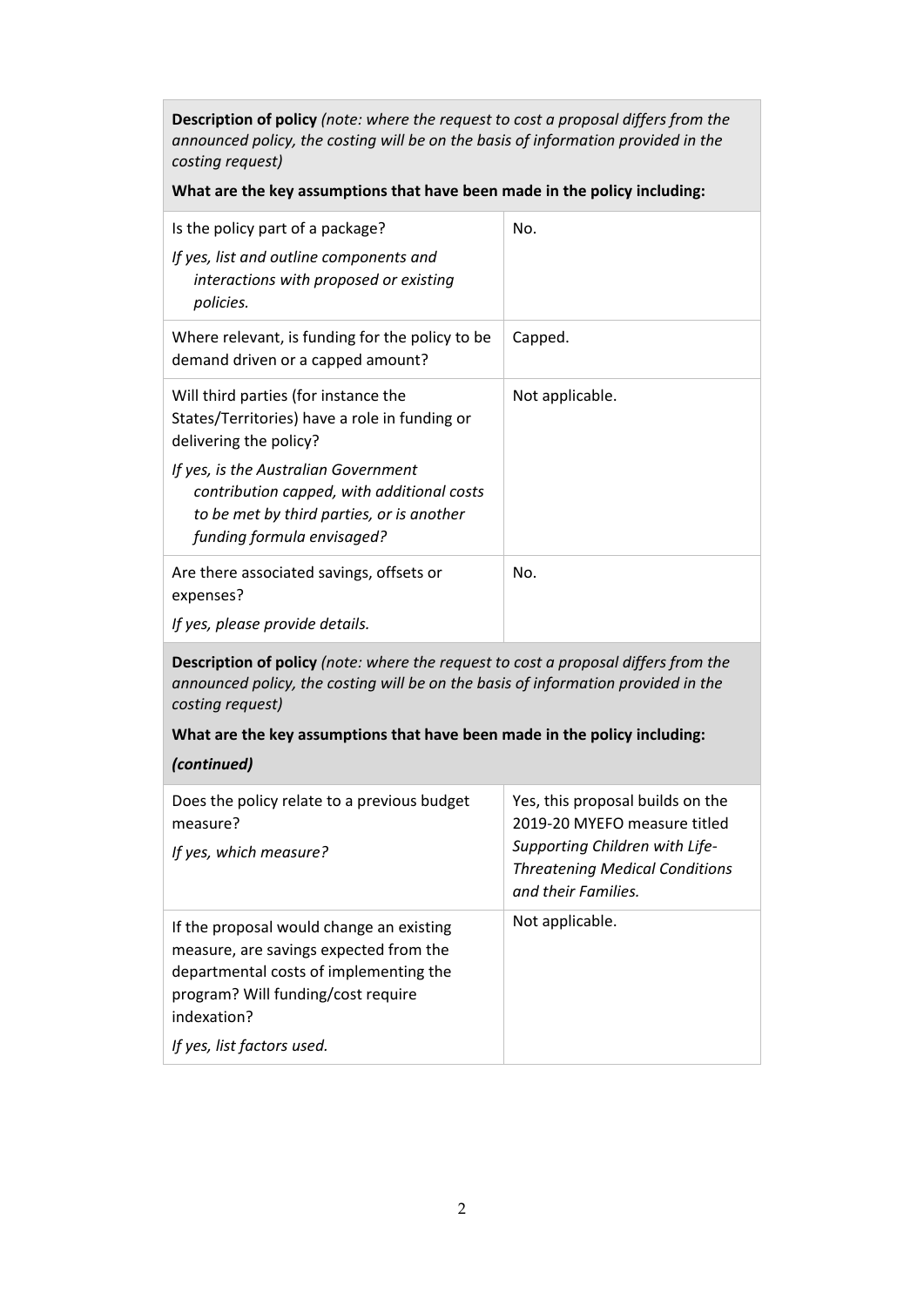| What are the estimated costs each year? Are<br>these provided on a cash or fiscal basis?                                                                                             | 2022-23 \$0.5 million                                               |
|--------------------------------------------------------------------------------------------------------------------------------------------------------------------------------------|---------------------------------------------------------------------|
|                                                                                                                                                                                      | 2023-24 \$0.8 million                                               |
|                                                                                                                                                                                      | 2024-25 \$1.5 million                                               |
|                                                                                                                                                                                      | 2025-26 \$1.5 million                                               |
| Are the revenue and/or expense costs likely to<br>be significantly different beyond the forward<br>estimates period?                                                                 | No.                                                                 |
| If yes, why?                                                                                                                                                                         |                                                                     |
| What assumptions have been made in<br>deriving the expected financial impact in the<br>party costing (please provide information on<br>the data sources used to develop the policy)? | Not applicable.                                                     |
| Has the policy been costed by a third party?                                                                                                                                         | Not applicable.                                                     |
| If yes, can you provide a copy of this costing<br>and its assumptions?                                                                                                               |                                                                     |
| What is the expected community impact of<br>the policy?                                                                                                                              | The Heart Centre for Children<br>provides world class care treating |
| How many people or businesses will be<br>affected by the policy?                                                                                                                     | more than 4,500 babies, children<br>and adolescents with congenital |
| What is the likely take up?                                                                                                                                                          | heart disease each year.                                            |
| What is the basis for these impact<br>assessments/assumptions?                                                                                                                       |                                                                     |
| Note: it will be up to the professional judgment of the relevant Secretary as to<br>whether these assumptions are adopted in a Treasury or Finance costing of the<br>policy.         |                                                                     |
| <b>Administration of policy</b>                                                                                                                                                      |                                                                     |
| Who will administer the policy (for example,<br>Australian Government entity, the States,<br>non-government organisation, etc.)?                                                     | Department of Health.                                               |
| Should departmental expenses associated<br>with this policy be included in this costing?                                                                                             | No, the Department of Health is to<br>absorb departmental expenses. |
| If no, will the Australian Government Entity be<br>expected to absorb expenses associated<br>with this policy?                                                                       |                                                                     |
| If yes, please specify the key assumptions,<br>including whether departmental costs are<br>expected with respect to program<br>management (by policy agencies) and                   |                                                                     |